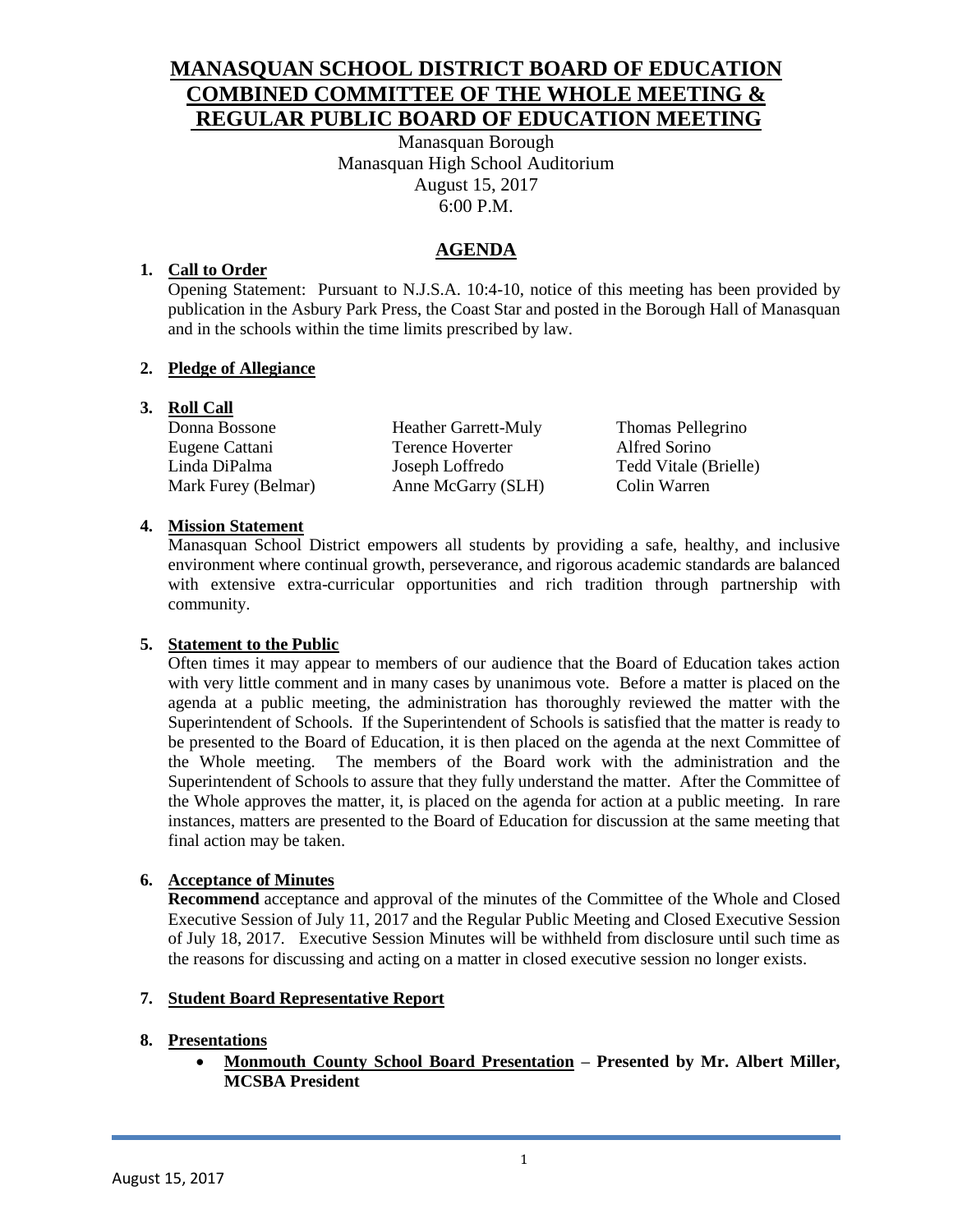- **Strategic Planning Presentation**
- **New Road Construction Project Update Presented by Robert Notley**
- **9. Discussion Items August 15, 2017 Agenda**
	- **Education, Curriculum & Technology**
	- **Personnel– To be Discussed in Executive Session- Agenda Items\***
	- **Policy** o Board Self-Evaluation Update
	- **Finance – Agenda Items \***  MHS Addition/Renovations Bid
	- **Buildings & Grounds/Facilities**
		- o CO2 Detector Requirement
		- o Media Center Renovation
		- o ES Beautification Project

## **10. Superintendent's Report & Information Items**

- **Enrollment– No report for the month**
- **Attendance Comparison, Fire Drill Reports, Bus Evacuation Report, Suspensions & Tardy Reports– No report for the month**
- **HIB Monthly Report No report for the month**
- **District Calendar – Revised** 
	- o **January 22nd – Regular School Day (Changed from In-Service)**
	- o **January 29th - Staff In-Service Day, No Students**
- **Report of the Director of Curriculum and Instruction**
- **Report of the Director of Technology and Human Resources**

**Recommend** approval and acceptance of the Superintendent's Report.

### **11. Public Forum on Agenda Items**

Time may be allocated for public comment at this meeting. Each speaker may be allotted a limited time when recognized by the presiding officer. In the event it appears the public comment portion of the meeting may exceed 45 minutes, the presiding officer may limit each statement made by a participant to 3-5 minutes duration. Individuals wishing to address the Board shall be recognized by the presiding officer and shall give their names, addresses and the group, if any, that they represent. Although the Board encourages public participation, it reserves the right, through its presiding officer, to terminate remarks to and/or by any individual not keeping with the conduct of a proper and efficient meeting. During the public participation portions of this meeting, the Board will not respond to questions from the public involving employment, appointment, termination of employment, negotiations, terms and conditions of employment, evaluation of the performance of, promotion or disciplining of any specific or prospective or current employee. This public forum is limited to comment on items included in this agenda only.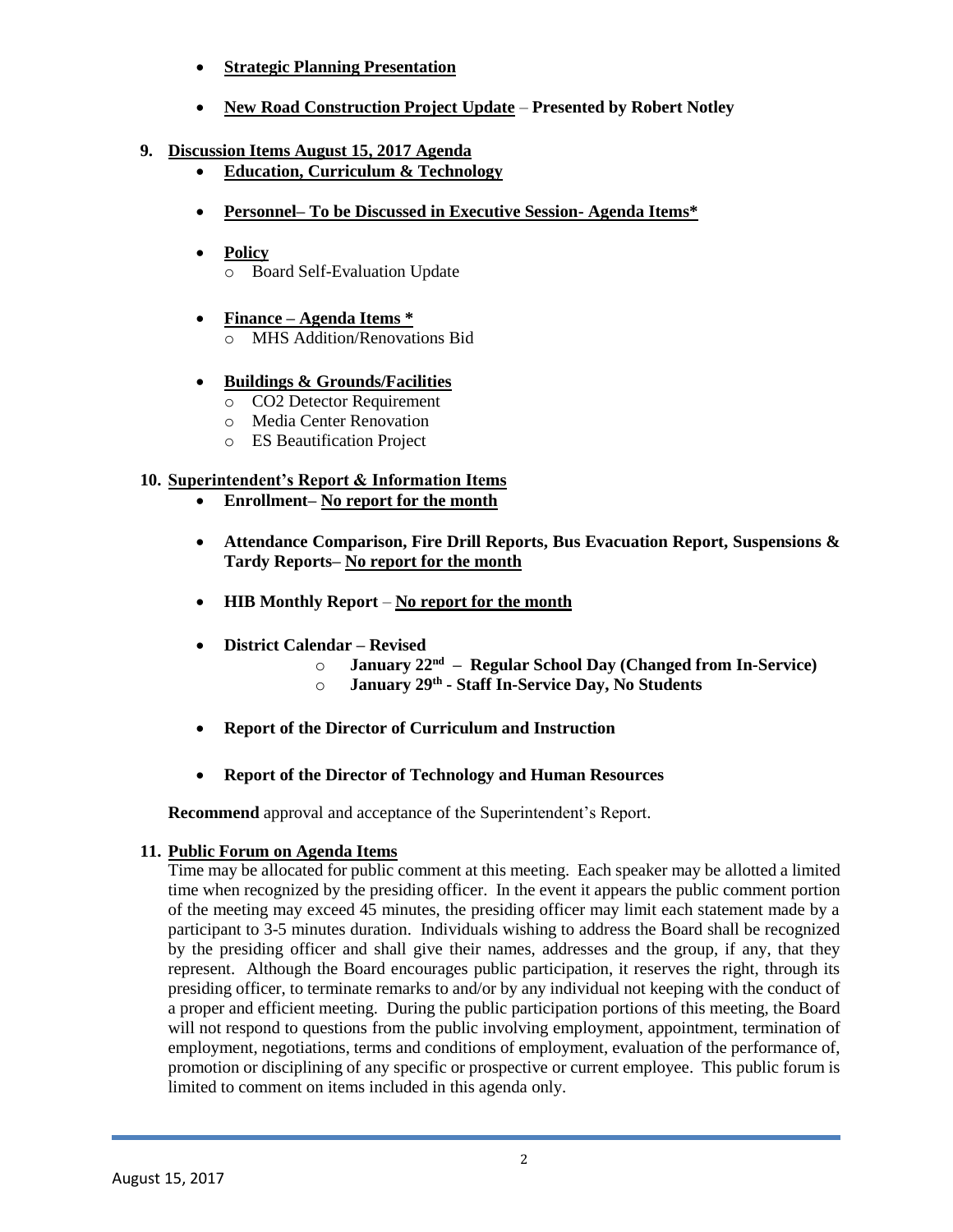## **MANASQUAN General Items**

#### **12. Secretary's Report**

**Recommend acceptance** of the following **Financial Reports**, **Elementary School Central Funds Report, Purchase Orders and Payment** and **Confirmation of Bills (Current Expense).**

The Business Administrator/Board Secretary certifies that as of **July 31, 2017** no budgetary appropriations account has obligations and payments, which in total exceed the amount appropriated by the Board of Education of the Borough of Manasquan.

**Be It Resolved:** Pursuant to N.J.A.C. 6A:23A-16.10 (c)3 the Board of Education of the Borough of Manasquan accepts the **Business Administrator/Board Secretary's** certification as of **July 31, 2017** that no budgetary appropriations account has obligations and payments, which in total exceed the amount appropriated by the borough of Manasquan Board of Education.

**Recommend acceptance** of the **Secretary's Financial & Investment Report** and the **Treasurer's Report**, for the month ending **July 31, 2017** per **Document A**. (The Treasurer of School Moneys Report for the month of **July 2017** is on file in the Business Office and is in balance with the Secretary's Report).

Pursuant to N.J.A.C. 6A:23A-16.10(c)4, we the members of the Board of Education of the Borough of Manasquan, County of Monmouth, after having reviewed the Report of the Secretary and upon consultation with the appropriate officials, certify that as of **July 31, 2017** it is to the best of our knowledge that no major account fund has been expanded and that sufficient funds are available to meet the district's financial obligations for the remainder of the fiscal year, and that the Board of Education further approves the transfers made with line item accounts of the current expense portion of the **2017-2018 budgets** for **July and August** as recommended by the Superintendent of Schools, as per **Document A.**

Recommend **acceptance** of the **Elementary School Central Funds Report** for the month ending **July 31, 2017** as per **Document B**.

**Purchase Orders** for the month of **August 2017** be approved**,** as per **Document C.**

Recommend **acceptance** of the **Cafeteria Report** – **No Report.**

**Be it Resolved:** that the **Bills (Current Expense)** in the amount of **\$247,038.84** for the month of **AUGUST, 2017** be approved. Record of checks **(#40746** through **#40752**), and distributions are on file in the Business Office.

**Be it Resolved:** that the **Bills (Capital Expense)** in the amount of **\$0.00** for the month of **AUGUST, 2017** be approved. Record of checks **(#1051** through **#1051),** and distributions are on file in the Business Office.

Confirmation of **Bills (Current Expense)** for **JULY, 2017** at **\$1,460,944.72** and checks **(#40651**  through **#40745)** and **(Capital Expense)** for **JULY, 2017** at **\$73,364.50** and checks **(#1044 through #1050).**

**13. Recommend** approval to increase the 2017-2018 budget to \$26,322,317 (increase of additional state aid in the amount of \$14,009) to be used as follows: \_11-190-100-610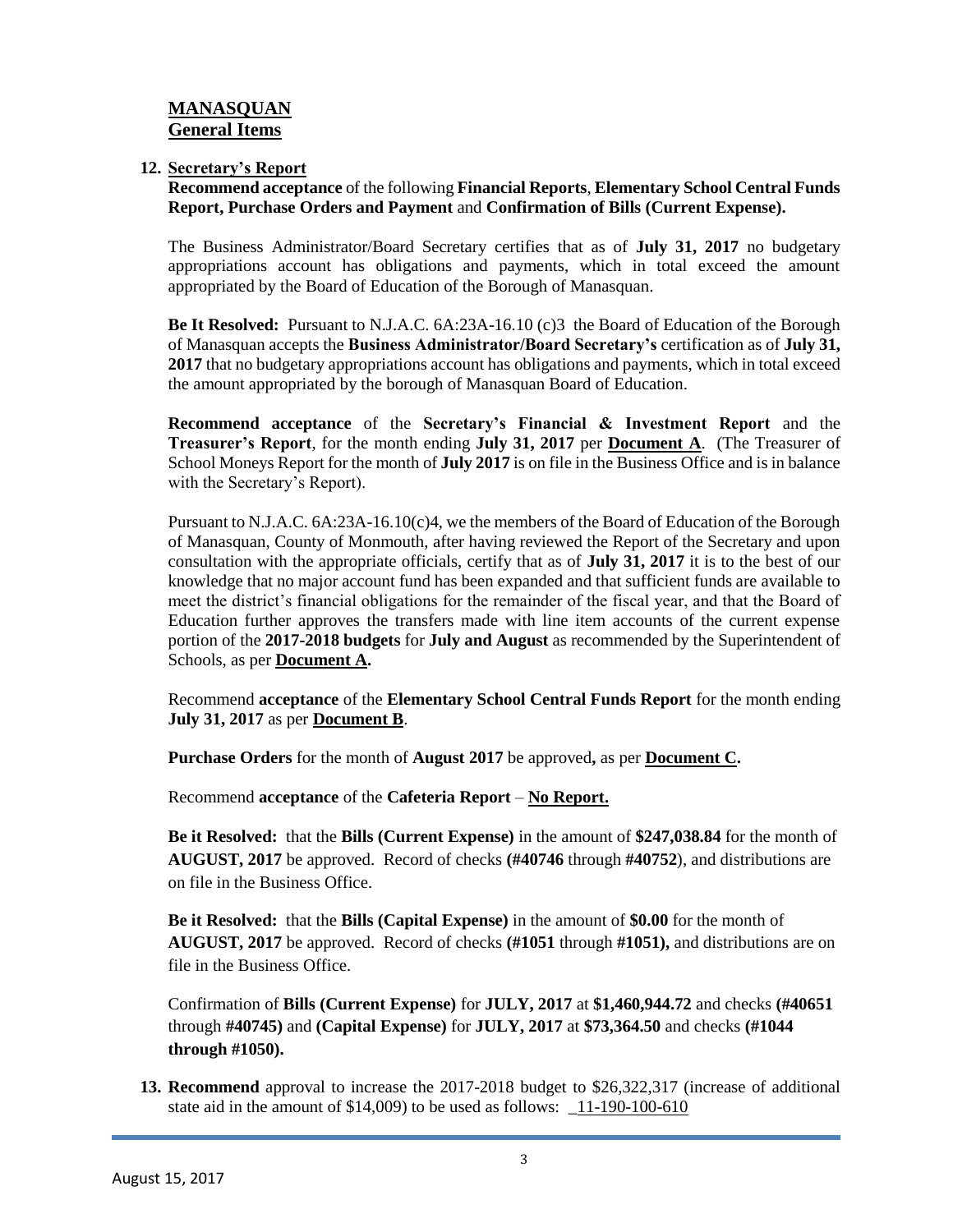- **14. Recommend** approval of the Resolution authorizing the issuance for \$12,033,754 Temporary Notes for the Board of Education, authorized by virtue of a proposal adopted by the board on November 15, 2016 and approved by the legally qualified voters of the school district at an election held on January 24, 2017, as per **Document D.**
- **15. Recommend** approval of the following Pay Applications for work performed at the Manasquan Elementary School:
	- Pay Application #1 Premier Security & Electronics, Inc. \$190,308.75
- **16. Recommend** approval of the Flood Renewal Policy with Selective Insurance for the 2017-2018 school year, in the amount of \$11,278.00.
- **17. Recommend** approval of the Pollution Insurance Renewal Policy with Tokio Marine Specialty Insurance Company for the 2017-2018 school year, in the amount of \$10,723.65.
- **18. Recommend** approval of the following insurance coverage renewals through New Jersey School Insurance Group for the 2017-2018 school year:

| $\bullet$ | Workers' Compensation – Policy W639A1       | \$137,362.09 |
|-----------|---------------------------------------------|--------------|
| $\bullet$ | Supplemental Indemnity – Policy $6477-5774$ | \$ 5,915.80  |
|           | <b>Total Bound Account Premium</b>          | \$143,277.89 |

- **19. Recommend** approval of the use of the Inmate Labor Program offered by the Monmouth County Sheriff's office during the first two weeks of August 2018 (if available by the Department of Corrections).
- **20. Recommend** approval of the continuation of placement of the following 2017-2018 Tuition Free: Child of a Staff Member:
	- Student ID#  $293160 -$ Grade 1
	- Student ID#  $293233 -$  Grade 1
- **21. Recommend** approval of the acceptance of the following 2017-2018 Tuition Free: Child of a Staff Member:
	- Student ID#  $233577 -$  Grade 7
- **22. Recommend** approval of the acceptance of the following Parent Paid Tuition Students in the 2017- 2018 Integrated Preschool Program:
- One (1) Student in the  $8:10$  a.m. to  $10:30$  a.m. program Tuition Rate per Student \$1,028 Student ID# 323586
- Two (2) Students in the 10:35 a.m. to 12:55 p.m. program Tuition Rate per Student  $$1,028$ Student ID# 323569 Student ID# 323571
- Ten (10) Students in the 8:10 a.m. to 12:55 p.m. program Tuition Rate per Student \$2,635 Student ID# 313572 Student ID# 313573 Student ID# 313574 Student ID# 313575 Student ID# 313213 Student ID# 313215 Student ID# 313229 Student ID# 313211 Student ID# 313570 Student ID# 302923
- **23. Recommend** approval of Barbara O'Boyle to provide physical therapy services not to exceed 400 hours for the 17-18 school year at a rate of \$85.00 per hour, not to exceed \$34,000.00.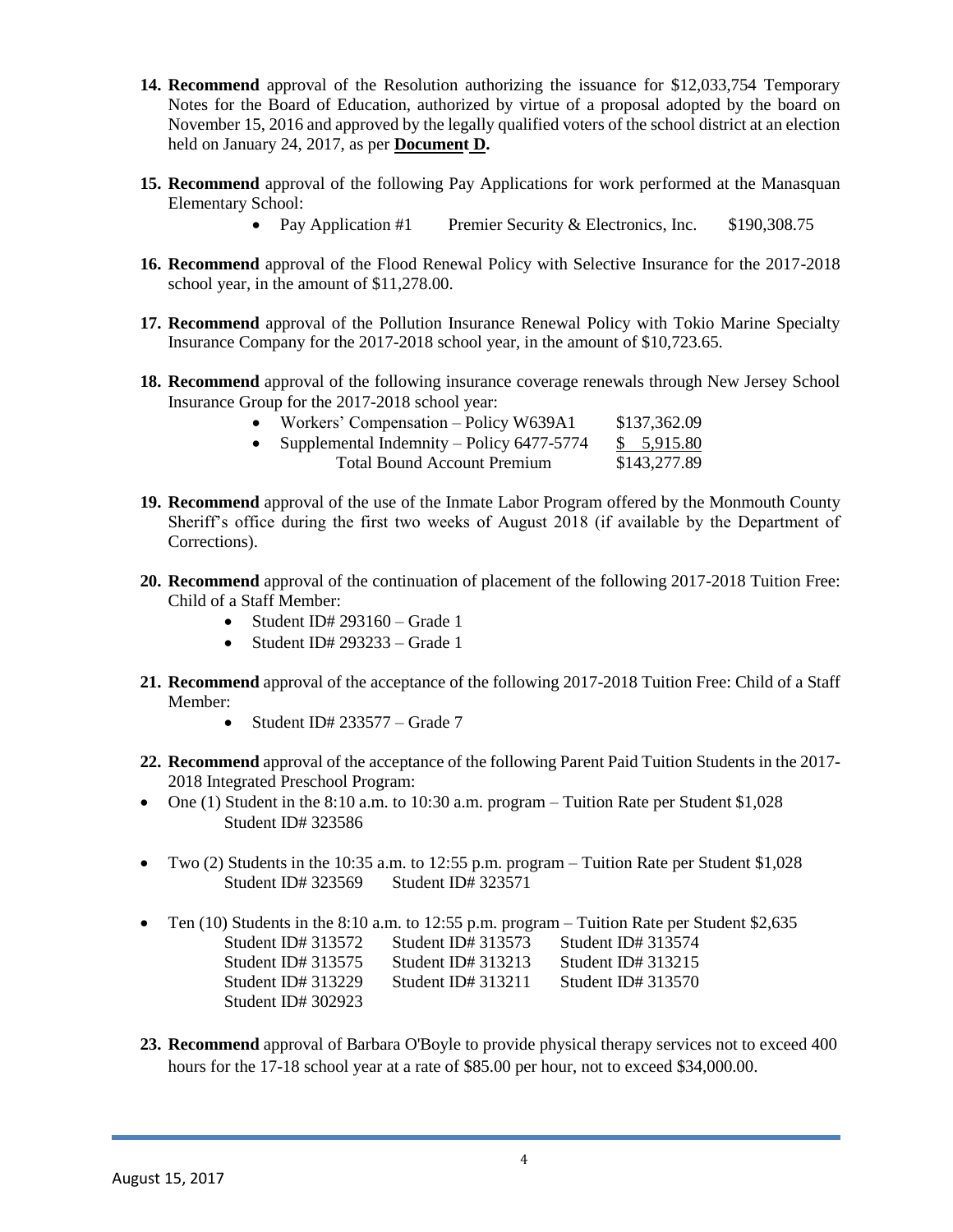- **24. Recommend** approval of Dr. Sandra Kuhn to provide audio-logical consultation/FM system calibration related to student #282568 in the amount of \$200.00.
- **25. Recommend** approval of the Superintendent's 2017-2018 Qualitative Merit Goal focused on the referendum construction project.
- **26. Recommend** the appointment of Justin Roach as the district's designated Affirmative Action / Gender Equality / Title IX Officer for the period beginning August 16, 2017 and ending at the next reorganization meeting of the Manasquan Board of Education.
- **27. Recommend** approval of the added cost to the Manasquan Elementary School HVAC project with TRANE Building Services to replace the following:
	- Two air-cooled condensing units
	- $\blacksquare$  One (1) six-ton split system cooling unit

This scope of work will be added to TRANE's scope of work from the referendum project. The cost is \$26,665.

- **28. Recommend** approval of the agreement with BDO Consulting Services LLC., Deanne Opatosky, President, for the purpose of Professional Development – Basic Skills Literacy instruction, during the 2017-2018 school year in the amount of \$6,000, to be paid by Title II funding. (contract pending board attorney review)
- **29.** Request approval of the agreement with Wilson Language Training for the purpose of Reading Program Professional Development Fundations Teacher Training – Grade 3, during the 2017-2018 school year in the amount of \$8,050, to be paid by Title II funds.

| <b>Name</b>         | <b>School Year</b> | Rate           | Not to exceed |
|---------------------|--------------------|----------------|---------------|
| Teresa Savage       | 2017-2018          | .31 cents/mile | \$300.00      |
| Kathleen Stonaker   | 2017-2018          | .31 cents/mile | \$300.00      |
| Alissa Boyne        | 2017-2018          | .31 cents/mile | \$200.00      |
| Joan Akins / Speech |                    |                |               |
| Therapist           | 2017-2018          | .31 cents/mile | \$200.00      |

**30. Recommend** approval of the following mileage reimbursement for the 2017-2018 school year:

### **Professional Days**

**31. Recommend** approval of the **attendance** of staff members at conferences/workshops indicated below:

| Date                | <b>Name</b>          | <b>Destination</b> | <b>Purpose</b>   | Sub | Cost                   |
|---------------------|----------------------|--------------------|------------------|-----|------------------------|
| August 24, 25, 2017 |                      |                    | Tools of the     |     |                        |
| October 11, 2017    |                      |                    | Mind             |     | Registration - \$1,650 |
| January 10, 2018    |                      |                    | Curriculum       |     | Mileage - \$24.80      |
| March 20, 2018      | <b>Heather Saake</b> | Mercerville        | Workshop         | Yes | each trip              |
| August 24, 25, 2017 |                      |                    | Tools of the     |     |                        |
| October 11, 2017    |                      |                    | Mind             |     | Registration - \$1,650 |
| January 10, 2018    |                      |                    | Curriculum       |     | Mileage - \$24.80      |
| March 20, 2018      | Marissa Melillo      | Mercerville        | Workshop         | Yes | each trip              |
|                     |                      |                    | Reading          |     |                        |
| November 3, 2017    | Sandra Jo Hill       | Waretown           | workshop         | Yes | None                   |
|                     |                      |                    | <b>NJIT/IEEE</b> |     |                        |
|                     |                      |                    | Engineering      |     |                        |
| October 19, 2017    | Amy Edwards          | Newark             | Workshop         | Yes | None                   |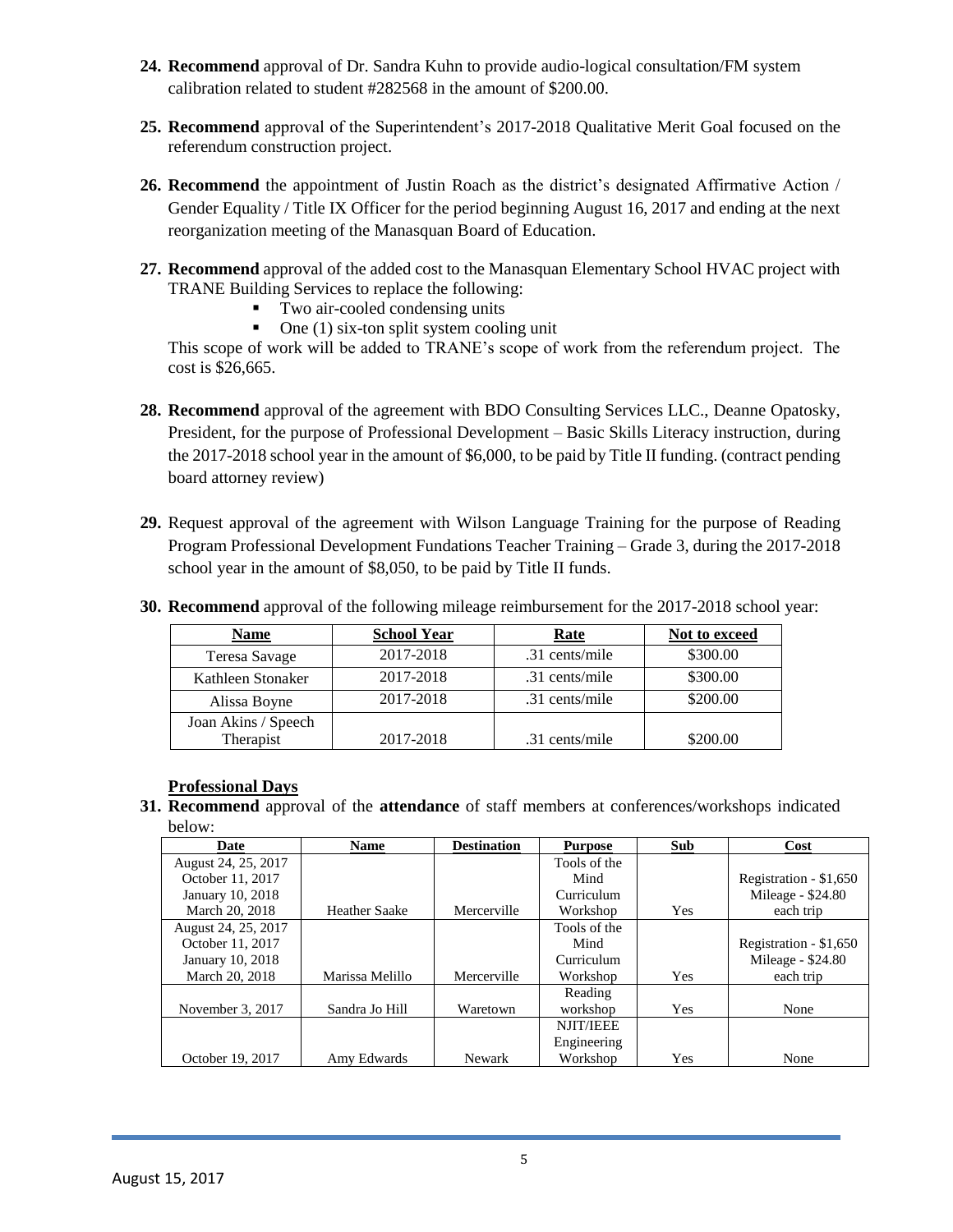### **Student Action Field Trips**

#### **32. Recommend** approval of the field trips listed below:

| Date                   | <b>Name</b>                           | <b>Subject</b>   | <b>Destination</b> | <b>Purpose</b>           | <b>Sub</b>     | <b>Other Board</b><br><b>Costs</b> | <b>Other</b><br><b>Fund</b> |
|------------------------|---------------------------------------|------------------|--------------------|--------------------------|----------------|------------------------------------|-----------------------------|
|                        | Laura Wahl                            |                  |                    |                          |                |                                    |                             |
|                        | Thomas<br>Russoniello                 |                  |                    |                          |                |                                    |                             |
|                        | Carrie Eastmond                       |                  |                    |                          |                |                                    |                             |
|                        | Christine Melfi                       |                  |                    |                          |                |                                    |                             |
|                        | <b>Andrew Manser</b><br>Brenan Gordon |                  |                    |                          |                |                                    |                             |
|                        | Kim Ward                              |                  |                    |                          |                |                                    |                             |
|                        | Kirt Wahl<br>School Nurse             |                  |                    | Explore                  |                |                                    | Student                     |
| June 12, 2018          | (TBD)                                 | Grade 6          | Sandy Hook         | Ecosystem                | Yes-4          | None                               | Funds                       |
|                        | Ann Marie                             |                  |                    |                          |                |                                    |                             |
|                        | LaMorticella<br>Jessica               |                  | Monmouth           | Service                  |                |                                    |                             |
| May 2018 (TBD)         | Woytowicz                             | Grade 3          | Park               | Animals                  | $Yes-1$        | <b>Bus - \$300</b>                 | None                        |
|                        |                                       |                  |                    |                          |                |                                    |                             |
|                        | Ann Marie<br>LaMorticella             | Grade 5/6        |                    | <b>STEM</b>              |                | Program Fee-                       |                             |
| June 2018 (TBD)        | Amelia Gliddon                        | <b>STEM</b>      | Belmar             | Makerfest                | $Yes-2$        | \$100                              | None                        |
|                        | Ann Marie<br>LaMorticella             |                  |                    |                          |                |                                    |                             |
|                        | Amelia Gliddon                        |                  |                    |                          |                |                                    |                             |
|                        | Teresa Reichey                        |                  |                    | Academic                 |                |                                    |                             |
| May 2018 (TBD)         | Jaimee<br>McMullen                    | Grade 5-8<br>G&T | <b>Brielle</b>     | Challenge<br>Competition | N <sub>o</sub> | Program Fee-<br>\$250              | None                        |
|                        |                                       |                  |                    |                          |                |                                    |                             |
|                        |                                       |                  |                    |                          |                |                                    |                             |
|                        | Ann Marie                             |                  |                    | Forensic<br>Science -    |                |                                    |                             |
| May 2018 (TBD)         | LaMorticella                          | Grade 7          | Belmar             | ${\tt STEM}$             | No             | None                               | None                        |
|                        |                                       |                  |                    |                          |                |                                    |                             |
|                        |                                       |                  |                    |                          |                |                                    |                             |
| March 2018             | Ann Marie                             |                  | Spring Lake        | <b>STEM</b>              |                |                                    |                             |
| (TBD)                  | LaMorticella                          | Grades 5/6       | Heights            | Robotics                 | No             | None                               | None                        |
|                        |                                       |                  |                    |                          |                |                                    |                             |
| March 2018             | Ann Marie<br>LaMorticella             |                  |                    | <b>STEM</b>              |                | Program Fee-                       |                             |
| (TBD)                  | Desiree Faul                          | Grade 4          | Point Pleasant     | Robotics                 | $Yes-1$        | \$275                              | None                        |
|                        | Ann Marie                             |                  |                    |                          |                |                                    |                             |
|                        | LaMorticella<br>Eric Clark            |                  |                    |                          |                |                                    |                             |
| March 12, 2018         | Andrea                                |                  |                    | G&T Music                |                |                                    |                             |
| March 14, 2018         | Trischitta                            | Grade 7          | Middletown         | and Movies               | $Yes-2$        | <b>Bus-\$450</b>                   | None                        |
|                        | Ann Marie                             |                  |                    |                          |                |                                    |                             |
|                        | LaMorticella                          |                  |                    |                          |                |                                    |                             |
| February 2018<br>(TBD) | Rosa Russo<br>Christina Virok         | Grade 8          | Ellis Island       | World<br>Language        | $Yes-3$        | None                               | <b>MESEF</b><br>Funds       |
|                        |                                       |                  |                    |                          |                |                                    |                             |
|                        | Ann Marie                             |                  |                    |                          |                |                                    |                             |
| February 2018          | LaMorticella<br>Thomas                |                  | Spring Lake        | Geography                |                |                                    |                             |
| (TBD)                  | Russoniello                           | Grade 6-8        | Heights            | Bee                      | Yes            | None                               | None                        |
|                        | Ann Marie                             |                  |                    |                          |                |                                    |                             |
| January 19, 2018       | LaMorticella<br>Teresa                |                  | Newark             |                          |                |                                    |                             |
| January 20, 2018       | Trumpbour                             | Grade 5          | Middletown         | Visual Arts              | $Yes-1$        | <b>Bus-\$480</b>                   | None                        |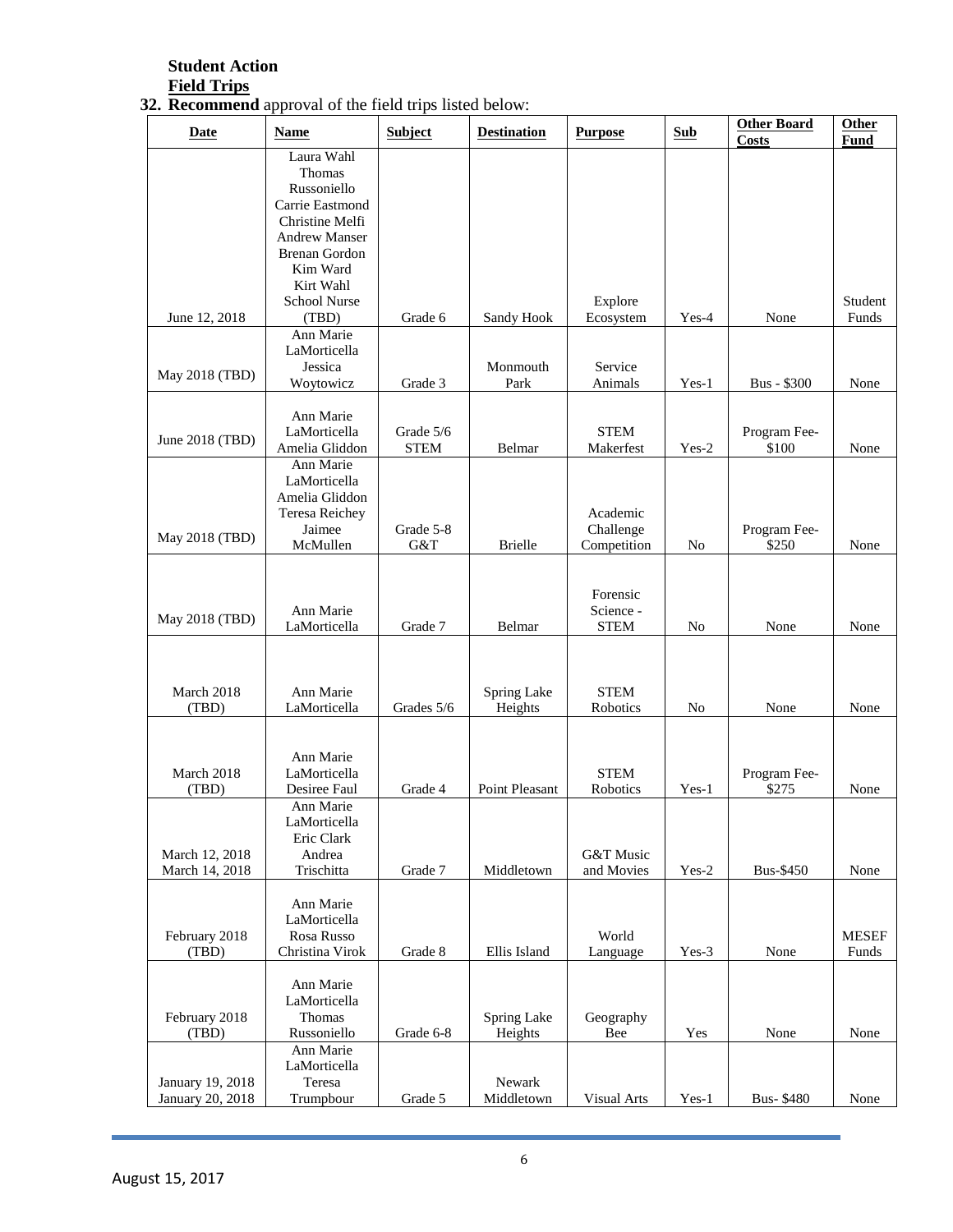|                     | Ann Marie             |            |                    |              |                |                  |              |
|---------------------|-----------------------|------------|--------------------|--------------|----------------|------------------|--------------|
|                     | LaMorticella          |            |                    | Poetry       |                |                  |              |
| December 2017       | Andrea                |            |                    | Convocation  |                |                  |              |
| (TBD)               | Trischitta            | Grades 7/8 | Sea Girt           | Slam         | Yes-1          | None             | None         |
|                     |                       |            |                    |              |                |                  |              |
|                     | Ann Marie             |            |                    |              |                |                  |              |
|                     | LaMorticella          |            |                    |              |                |                  |              |
| October 2017        | Rosa Russo            |            | New York           | Cloisters    |                |                  | <b>MESEF</b> |
| (TBD)               | Christina Virok       | Grade 8    | City               | Museum       | $Yes-3$        | None             | Funds        |
|                     | Ann Marie             |            | Middletown         |              |                |                  |              |
| October 17, 2017    | LaMorticella          |            | <b>Buhler</b>      | Space        |                |                  |              |
| October 24, 2017    | Laura Wahl            | Grade 6    | Space Center       | Convocation  | $Yes-1$        | <b>Bus-\$400</b> | None         |
|                     | Ann Marie             |            |                    |              |                |                  |              |
|                     | LaMorticella          |            | Lincoln            |              |                |                  |              |
| December 2017       | Andrea                |            | Center-NYC         |              |                |                  |              |
|                     | Trischitta            |            |                    |              |                |                  |              |
| (TBD)<br>March 2018 |                       |            |                    |              |                |                  |              |
|                     | Michele               |            | Middletown         |              |                |                  |              |
| (TBD)               | McNelis               | Grade 8    | <b>Arts Center</b> | Poetry Slam  | $Yes-2$        | <b>Bus-\$250</b> | None         |
|                     | <b>Margaret Polak</b> |            |                    |              |                |                  |              |
|                     | <b>Heather Saake</b>  |            | Allaire            |              |                |                  |              |
|                     | Paraprofessional      |            | Community          | Unit Study   |                |                  | Student      |
| October 18, 2017    | $(2-TBD)$             | Pre-K      | Farm               | Experience   | N <sub>0</sub> | None             | Funds        |
|                     | Oriana Kopec          | Student    |                    | Student      |                |                  |              |
|                     | <b>Christine Rice</b> | Council    |                    | Council Fall |                | Bus Cost -       |              |
| October 10, 2017    | <b>Heather Saake</b>  | Grades 6/8 | Trenton            | Conference   | $Yes-3$        | pending          | None         |
|                     |                       |            |                    | Student      |                |                  |              |
|                     | Oriana Kopec          | Student    |                    | Council      |                |                  |              |
|                     | Amy Young             | Council    |                    | Winter       |                | Bus Cost -       |              |
| January 10, 2018    | <b>Heather Saake</b>  | Grades 6/8 | Trenton            | Conference   | $Yes-2$        | pending          | None         |
|                     |                       |            |                    | Student      |                |                  |              |
|                     | Oriana Kopec          | Student    |                    | Council      |                |                  |              |
|                     | <b>Christine Rice</b> | Council    |                    | Spring       |                |                  | Student      |
| May 23, 2018        | <b>Heather Saake</b>  | Grades 6/8 | Jackson            | Conference   | Yes-3          | None             | Funds        |

### **Placement of Students on Home Instruction**

**33. Recommend** that the following student(s) be placed on home instruction, as recommended by the Child Study Team: **None at this time**

#### **Placement of Students Out of District**

**34. Recommend** approval of the 2017-2018 External Placement list that reflects tuition costs (Transportation costs to be determined once routes are established), as per **Document E**.

#### **MANASQUAN/SENDING DISTRICTS General Items**

- **35. Recommend** approval of the *Revised* **2017-2018 School Year Calendar** as per **Document 1.**
- **36. Recommend** approval of the Initial Application for Temporary Instructional Space for the 2017- 2018 school year as a result of the Referendum Project and the submission to the County Office of Education.
- **37. Recommend** approval to rescind the Request for Quotation from Tricomm Services Corporation and cancel Purchase Order 18-000262, in the amount of \$24,200, for the re-routing of the Fiber Optic line serving Manasquan High School that was previously approved at the July 11, 2017 meeting.
- **38. Recommend** approval of the Request for Quotation from Coastal Communications, in the amount of \$26,023.20, for the re-routing of the Fiber Optic line serving Manasquan High School. (Pending review and approval by the board solicitor.)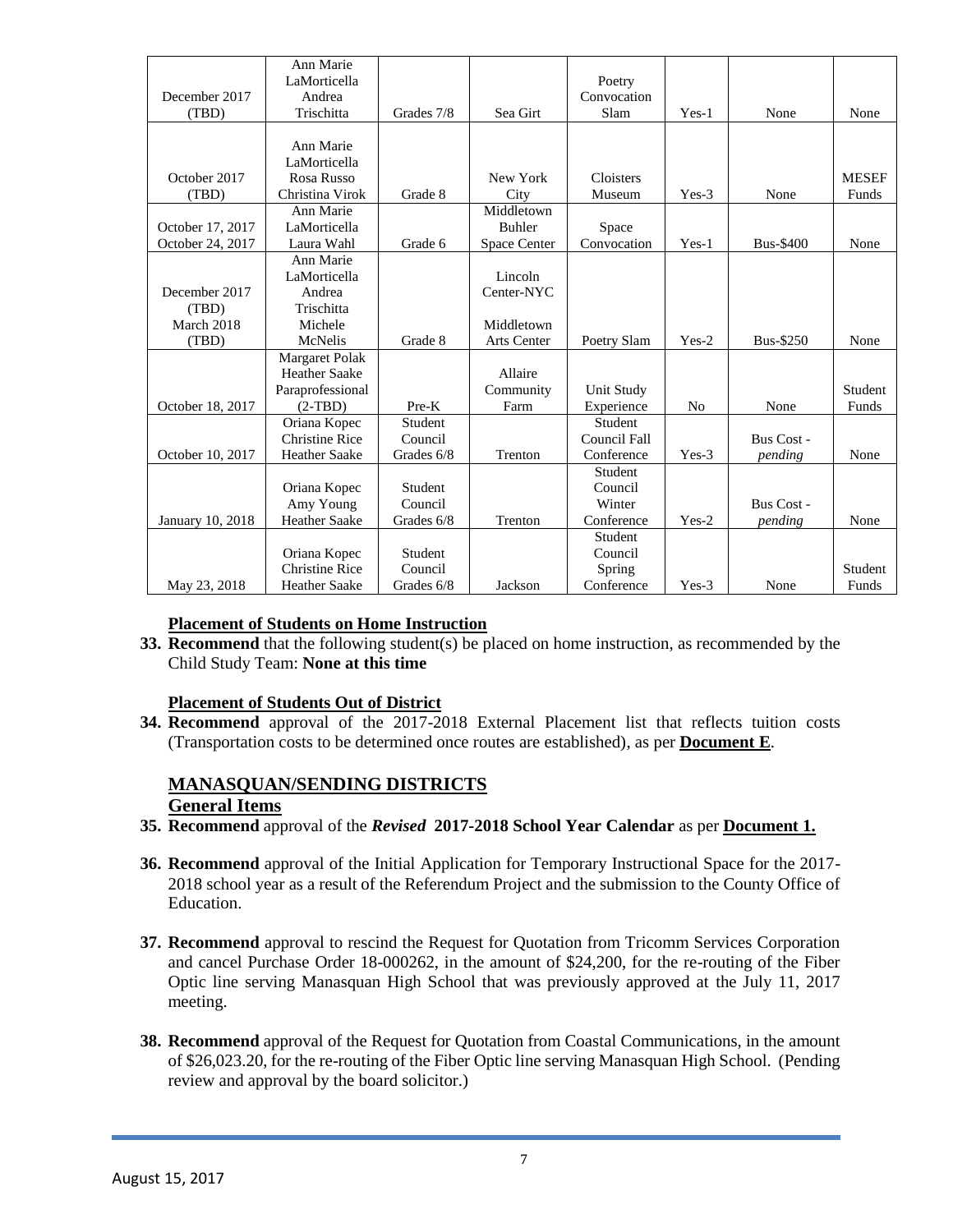- **39. Recommend** approval for Robert Miller Flooring Co. to provide additional work at the Manasquan High School regarding the track resurfacing project, in the amount of \$11.20 per square foot, not to exceed \$11,500 (TCPN Contract # R5224).
- **40. Recommend** approval of the following Request for Obsolete Equipment Disposal as per **Document 2.**
	- Miscellaneous Science Department items
	- Technology Supplies and Equipment
- **41. Recommend** acceptance of the following Parent-Paid Tuition Students in the Manasquan High School for the 2017-2018 school year, at the yearly tuition rate of \$7,000 per student:
	- Student ID# TBD Grade 9 (DM)
	- Student ID# TBD Grade 11 (JH)
- **42. Recommend** approval of the following pay rates for non-staff at school sponsored events for the 2017-2018 SY**:**

| Ticket Sellers - \$55.00  | Ticket Takers - \$50.00 Security - \$50.00           |
|---------------------------|------------------------------------------------------|
| Clock Operators - \$45.00 | Public Address Announcer for Varsity Games - \$50.00 |

- **43. Recommend** approval of the continuation of placement of the following Parent-Paid Tuition Student in the Manasquan High School for the 2017-2018 school year, at the yearly tuition rate of \$7,000:
	- Student ID# 193276 Grade 11
- **44. Recommend** approval of the following mileage reimbursement for the 2017-2018 school year:

| <b>Name</b>           | <b>School Year</b> | <b>Rate</b>    | Not to exceed |  |
|-----------------------|--------------------|----------------|---------------|--|
| Lynn Coates           | 2017-2018          | .31 cents/mile | \$500.00      |  |
| Pamela Cosse          | 2017-2018          | .31 cents/mile | \$600.00      |  |
| Robert Kehoe          | 2017-2018          | .31 cents/mile | \$600.00      |  |
| Susan Lord Van Note   | 2017-2018          | .31 cents/mile | \$600.00      |  |
| Elizabeth Rudder      | 2017-2018          | .31 cents/mile | \$200.00      |  |
| Kelly Balon           | 2017-2018          | .31 cents/mile | \$400.00      |  |
| <b>Margaret Polak</b> | 2017-2018          | .31 cents/mile | \$600.00      |  |

- **45. Recommend** approval of the acceptance of bids for the Manasquan High School Addition and Renovations and award of contract to Kappa Construction Corporation**,** as per **Document 3 .**
- **46. Recommend** approval to authorize the School Business Administrator to execute a contract to Kappa Construction Corporation**,** for the Manasquan High School Addition and Renovations, in the amount of \$**\_**6,936,500**\_** (base bid plus deduct alternates #6 and #7).
- **47. Recommend** approval of the Director of School Counseling Services position and job description, as per **Document 4.**
- **48. Recommend** approval of the agreement with Monmouth University, services provided by Carol McArthur, Professor of Special Education and Tina Cesario, Adjunct Professor of Special Education, for the purpose of three (3) workshop presentations in the amount of \$750. (pending attorney review)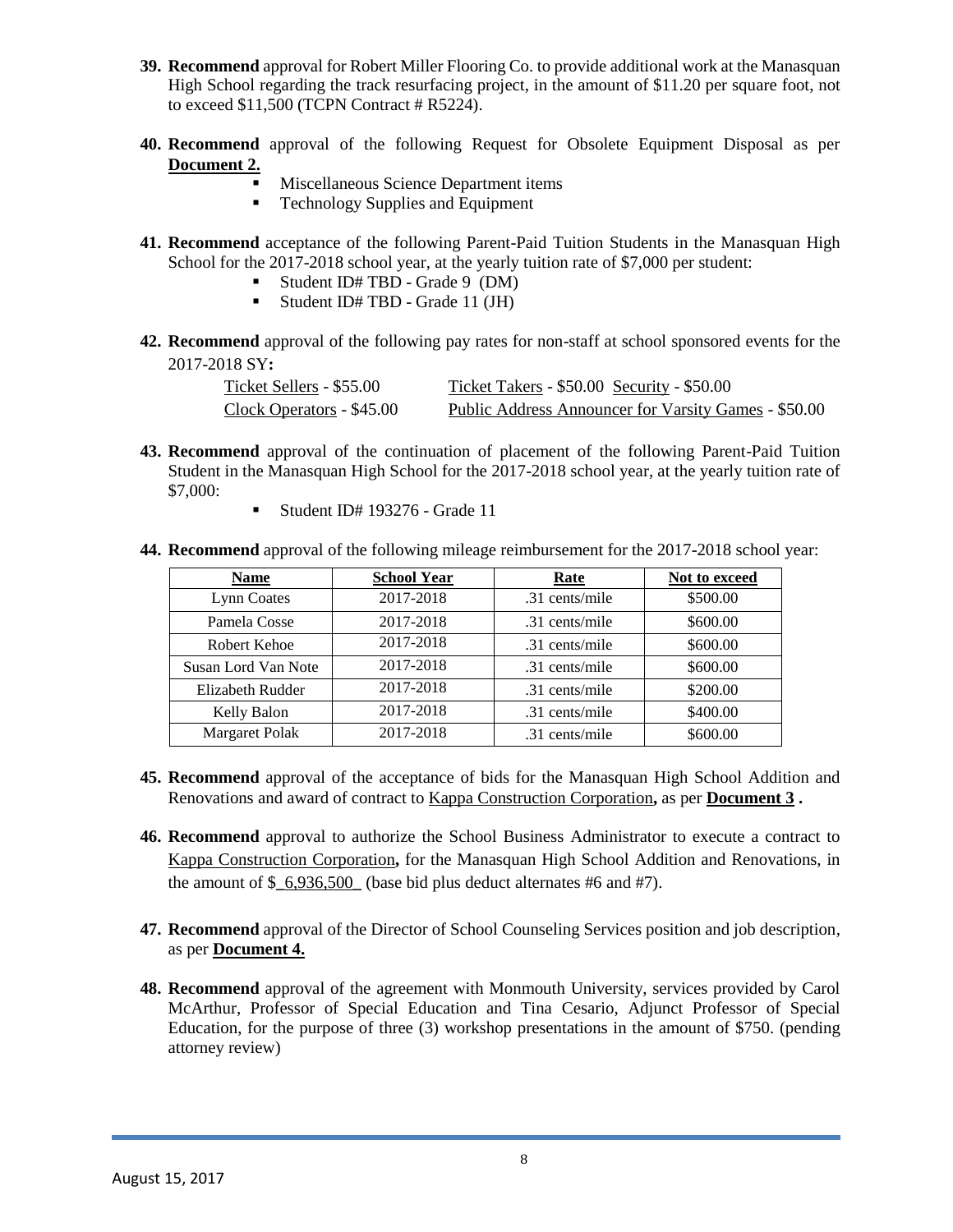- **49. Recommend** approval of the use of the following facilities for athletic use for the 2017-2018 school year, pending contract approval:
	- Aerial Gymnastics
	- Quail Ridge Golf World

# **Professional Days**

**50. Recommend** approval of the **attendance** of staff members at conferences/workshops indicated below:

| <b>Date</b>            | Name              | <b>Destination</b>   | <b>Purpose</b>          | Sub            | Cost                         |
|------------------------|-------------------|----------------------|-------------------------|----------------|------------------------------|
|                        |                   |                      |                         |                |                              |
|                        |                   |                      |                         |                | Mileage - \$42.42            |
|                        |                   |                      |                         |                | Tolls - \$25.00              |
|                        |                   |                      |                         |                | Parking - \$30.00            |
|                        |                   |                      | <b>NJSBA</b>            |                | Hotel - \$291.00             |
| October 23,24,25, 2017 | Donna Bossone     | <b>Atlantic City</b> | Workshop                | No             | Meals/Incidentals - \$160.00 |
|                        |                   |                      |                         |                | Mileage - \$42.42            |
|                        |                   |                      |                         |                | Tolls - \$25.00              |
|                        |                   |                      |                         |                | Parking - \$20.00            |
|                        |                   |                      | <b>NJSBA</b>            |                | Hotel - \$194.00             |
| October 24, 25, 2017   | Alfred Sorino     | <b>Atlantic City</b> | Workshop                | N <sub>o</sub> | Meals/Incidentals - \$96.00  |
|                        |                   |                      |                         |                | Mileage - \$42.42            |
|                        |                   |                      |                         |                | Tolls - \$25.00              |
|                        |                   |                      |                         |                | Parking - \$20.00            |
|                        |                   |                      | <b>NJSBA</b>            |                | Hotel - \$194.00             |
| October 23, 24, 2017   | Eugene Cattani    | <b>Atlantic City</b> | Workshop                | N <sub>o</sub> | Meals/Incidentals - \$96.00  |
|                        |                   |                      |                         |                | Mileage - \$42.42            |
|                        |                   |                      |                         |                | Tolls - \$25.00              |
|                        |                   |                      |                         |                | Parking - \$20.00            |
|                        |                   |                      | <b>NJSBA</b>            |                | Hotel - \$194.00             |
| October 23, 24, 2017   | Terence Hoverter  | <b>Atlantic City</b> | Workshop                | No             | Meals/Incidentals - \$96.00  |
|                        |                   |                      |                         |                | Mileage - \$42.42            |
|                        |                   |                      |                         |                | Tolls - \$25.00              |
|                        |                   |                      |                         |                | Parking - \$20.00            |
|                        |                   |                      | <b>NJSBA</b>            |                | Hotel - \$194.00             |
| October 24, 25, 2017   | Thomas Pellegrino | <b>Atlantic City</b> | Workshop                | No             | Meals/Incidentals - \$96.00  |
|                        |                   |                      | <b>NJSBA</b>            |                | Tolls - \$10.00              |
| October 23,24,25, 2017 | Lynn Coates       | <b>Atlantic City</b> | Workshop                | No             | Parking - \$30.00            |
|                        |                   |                      |                         |                | Mileage - \$42.42            |
|                        |                   |                      |                         |                | Tolls - \$25.00              |
|                        |                   |                      |                         |                | Parking - \$30.00            |
|                        |                   |                      | <b>NJSBA</b>            |                | Hotel - \$291.00             |
| October 23,24,25, 2017 | Dr. Frank Kasyan  | <b>Atlantic City</b> | Workshop                | No             | Meals/Incidentals - \$160.00 |
|                        |                   |                      | Economic                |                |                              |
|                        |                   |                      | Education               |                |                              |
|                        | Lorraine Koenig   |                      | Annual                  | Yes            | Registration - \$157.50      |
| October 6-7, 2017      |                   | <b>Brooklyn</b>      | Conference<br>Financial |                | Mileage - \$38.56            |
|                        |                   |                      |                         |                |                              |
|                        |                   |                      | Literacy and            |                | Registration - \$175.00      |
|                        |                   |                      | Economic<br>Education   |                | Mileage/Tolls/Parking -      |
|                        | John Driscoll     |                      | Conference              | Yes            | \$230.00                     |
| October 6-7, 2017      |                   | <b>Brooklyn</b>      | <b>NJRPA</b>            |                |                              |
|                        |                   |                      | Playground              |                |                              |
|                        |                   |                      | Safety                  |                |                              |
|                        |                   |                      | Inspectors              |                |                              |
| October 11, 12, 13,    |                   |                      | Certification           |                | \$625.00 (course & exam      |
| 2017                   | Matthew Hudson    | Jersey City          | Course & Exam           | $\rm No$       | fee)                         |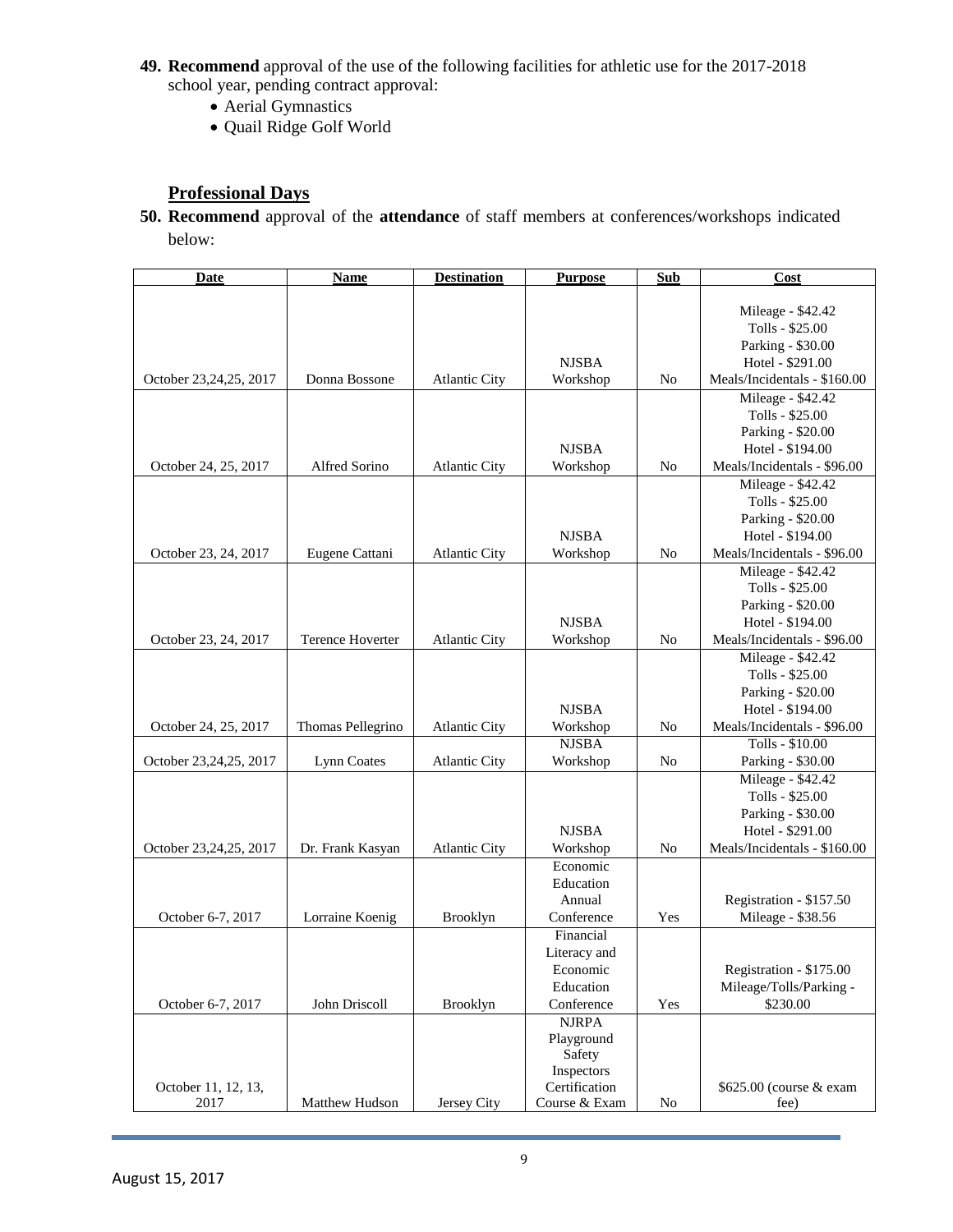|                    |               |              | <b>NJASBO 2017-</b><br>2018<br>Professional<br>Development |    | Registration - \$100.00 |
|--------------------|---------------|--------------|------------------------------------------------------------|----|-------------------------|
| May 8, 2018        | Sandi Freeman | Mt. Laurel   | Program                                                    | No | Mileage - \$37.37       |
| September 12, 2017 |               | Mt. Laurel   |                                                            |    |                         |
| October 10, 2017   |               | M. Laurel    |                                                            |    |                         |
| December 19, 2017  |               | Robbinsville | <b>NJASBO 2017-</b>                                        |    |                         |
| January 18, 2018   |               | Mt. Laurel   | 2018                                                       |    |                         |
| February 15, 2018  |               | Mr. Laurel   | Professional                                               |    |                         |
| March 15, 2018     |               | Mr. Laurel   | Development                                                |    |                         |
| April 17, 2018     | Lynn Coates   | Mt. Laurel   | Programs                                                   | No | Registration -\$700.00  |

# **Student Action**

**Field Trips**

**51. Recommend** approval of the field trips listed below: **None at this time**

## **Placement of Students on Home Instruction**

**52. Recommend** that the following student(s) be placed on home instruction, as recommended by the Child Study Team: **None at this time**

## **Financials**

**53. Recommend acceptance** of the following **High School Central Funds Report** for the month ending **July 31, 2017 as per Document 5.**

## **54. Old Business/New Business**

## **55. Public Forum**

## **56. Executive Session**

**WHEREAS**, the Sen. Byron M. Baer Open Public Meetings Act, *N.J.S.A*. 10:4-6, *et seq*., (the "Act") provides that the Manasquan Board of Education hold an "Executive Session" from which the public is excluded to discuss matters that are confidential or are one of the nine (9) subject matters listed in Section 12(b) of the Act; and

**WHEREAS**, it is recommended by the Superintendent that the Manasquan Board of Education go into Executive Session on this date in Manasquan, New Jersey, to discuss matters that are permissible for discussion in Executive Session; and

**WHEREAS**, the length of the Executive Session is estimated to be sixty (60) minutes after which the public meeting of the Board shall reconvene and proceed with business; and

**WHEREAS**, that the Board hereby declares that its discussion of the following subject(s) will be made public at a time when the public's interest in disclosure is greater than any privacy or governmental interest being protected from disclosure.

**NOW, THEREFORE BE IT RESOLVED** by the Manasquan Board of Education that the Board shall go into Executive Session to discuss the following items:

- \_X\_ 1**.** Confidential Matters per Statute or Court Order (Personnel)
- \_\_\_ 2. Impact Rights to Receive Federal Funds
- 3. Unwarranted Invasion of Individual Privacy
- \_\_\_ 4. Collective Bargaining
	- 5. Acquisition of Real Property or Investment of Fund
- 6. Public Safety Procedures
- 7. Litigation or Contract Matters or Att./Client